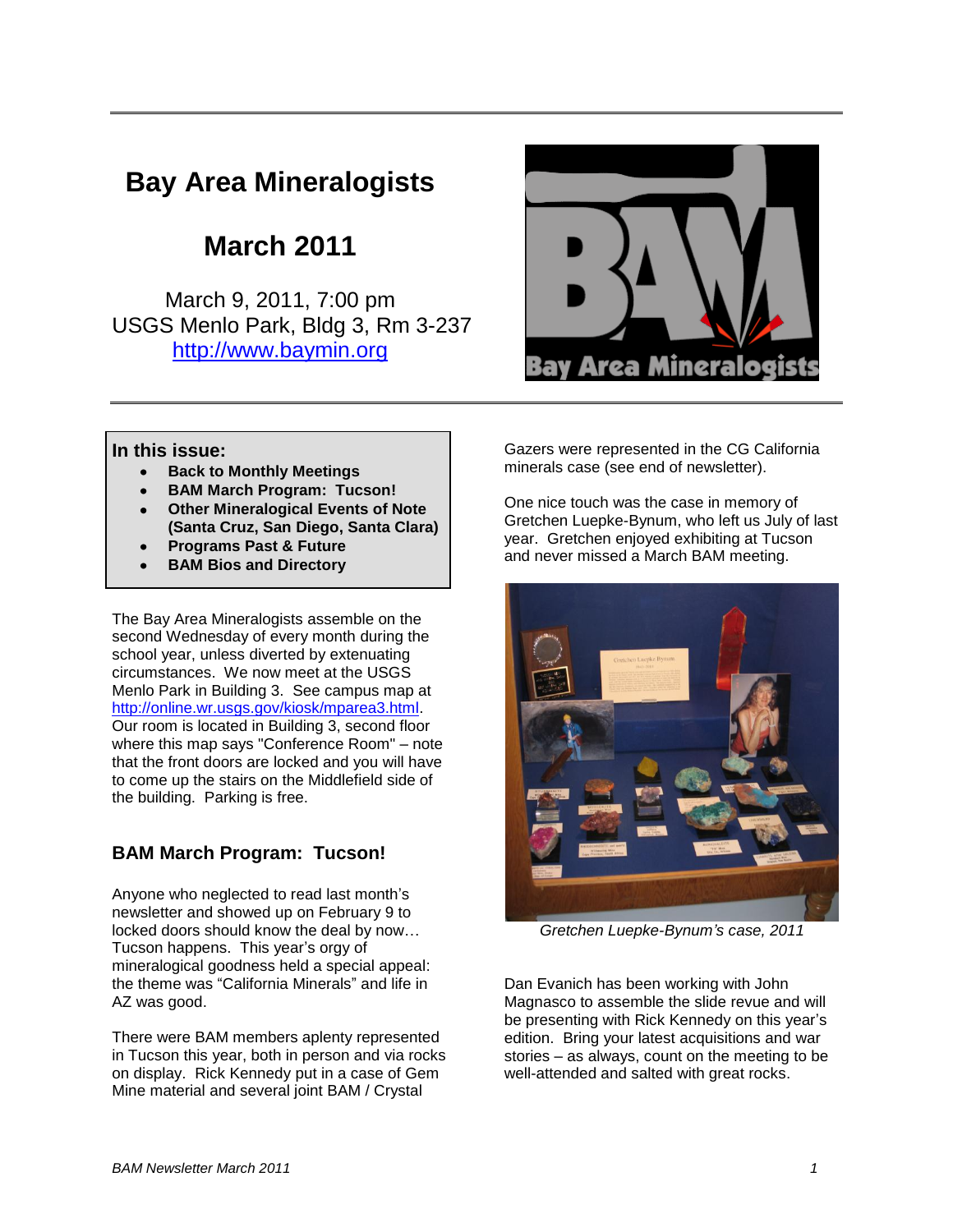

*The crowd at the Friday night "BAM & Friends" dinner at Club 21*

#### **Other Mineralogical Events of Note**

Of late we've been contacted by rockhounds from other jurisdictions with a variety of potentially interesting events coming up in the next couple of months. Check these out and see if any fit your fancy.

March 19: The Santa Cruz Mineral and Gem Society is holding a meeting at UCSC and have invited BAM members to participate. The presenter will be Prof. James Gill. His plan is 3 parts:

- a. Introduction to the Pendleton Mineral Collection using the six display cases in the foyer of the UCSC Earth and Marine Sciences Building. You can find online photos of at least part of the collection by googling UCSC and Pendleton.
- b. Look at minerals from the Kalkar Quarry, Santa Cruz, with its unusual assembly of sulfosalts. Brief review of the basement geology of the Santa Cruz area.
- c. Look at fluorescent minerals from the Pendleton Collection, supplemented by the remains of Bill Spence's collection from the Franklin/Sterling (NJ) mineral district.

There will be free parking in a garage approx 200 yards from the building. April 8-10: Mines & Wines of San Diego Field Workshop & Trip. We received a flyer for this field trip to the pegmatite mines of San Diego, a copy of which will be distributed alongside this newsletter. The workshop and two-day field trip program explores the tectonics and mining history of eastern San Diego County, based out of the Menghini Winery on Wynola Road in Julian. There will be geology lectures and wine tasting Friday and Saturday evening at the Menghini winery. Cost is \$150, open to first 30 registrants; see flyer or contact Gregg Wilkerson, 7005 Hooper Ave., Bakersfield, CA 93308; 661-391-6081 or 661-246-9485, [gwilkers@blm.gov.](mailto:gwilkers@blm.gov)

April 15-17: The Santa Clara Valley (i.e. San Jose) Gem & Mineral Society will hold its annual show at the Santa Clara County fairgrounds on Tully Road. They have invited BAM to enter a display case. We'll discuss at the meeting.

### **Programs Past & Future**

For April's program, Rick Kennedy is scheduled to give us an update on the 29 Palms pegmatite locality. More details to come in the next newsletter.

Out past that, the future is the grey of a 9calcareous argillite. As ever, we're digging for volunteers to provide those goody-filled vugs we all look forward to each month. If you can step up (or have ideas to hook in someone else) please contact Bill Spence at [bill.spence777@sbcglobal.net.](mailto:bill.spence777@sbcglobal.net)

## **BAM Bios & Directory**

We continue to expand our on-line content with biographies of BAM members. If you haven't had a chance, please check out the site and consider jotting down a paragraph or two about your background and interests, then send on to President Spence. We'd like to show of the diversity of people and interests that comprise the Bay Area Mineralogists, so please contribute!

On a more operational side, we'd like to compile an up-to-date directory of BAM members so it's